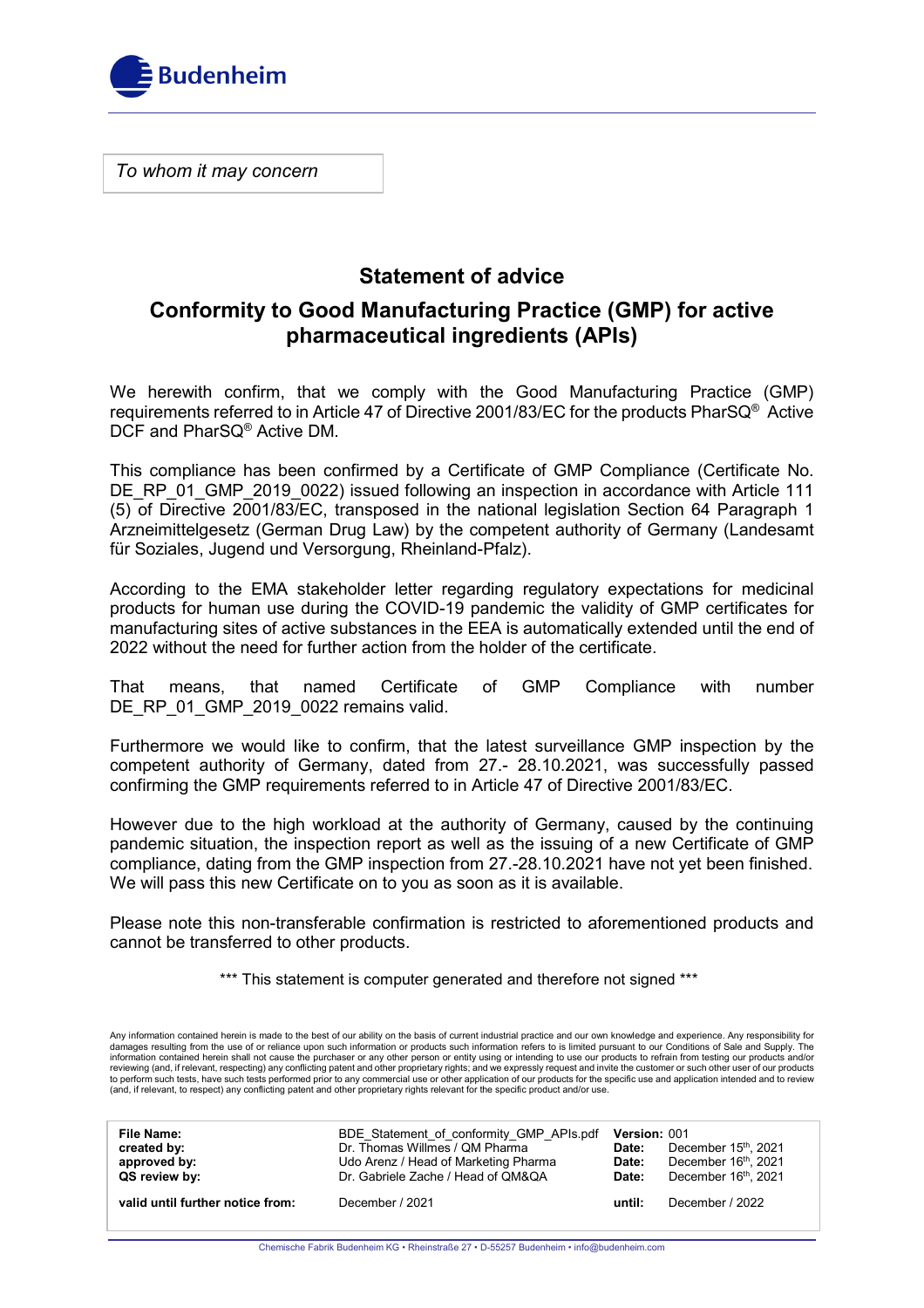

Zertifikat-Nr./Certificate no: DE\_RP\_01\_GMP\_2019\_0022

## **BESTÄTIGUNG DER ÜBEREINSTIMMUNG EINES HERSTELLERS MIT GMP**

Teil 1

Ausgestellt nach einer Inspektion gemäß

· Art. 111 (5) der Richtlinie 2001/83/EG

Die zuständige deutsche Überwachungsbehörde The competent authority of GERMANY confirms the bestätigt:

Der Hersteller **Chemische Fabrik Budenheim KG** 

Anschrift der Betriebsstätte **Chemische Fabrik Budenheim KG Rheinstraße 27** 55257 Budenheim **Deutschland** 

· Ist Wirkstoffhersteller und wurde inspiziert gemäß - Art. 111 (1) der Richtlinie 2001/83/EG umgesetzt in deutsches Recht durch: § 64 Abs. 1 Arzneimittelgesetz

Aufgrund der aus der letzten Inspektion vom 06. November 2018 gewonnenen Erkenntnisse wird für die oben genannte Betriebsstätte des Herstellers die Übereinstimmung mit den Anforderungen der Guten Herstellungspraxis festgestellt, die sich aus

• den GMP-Grundsätzen für Wirkstoffe gemäß - Artikel 47 der Richtlinie 2001/83/EG

#### ergeben.

Dieses Zertifikat bestätigt den Status der Betriebsstätte zum Zeitpunkt der oben genannten Inspektion. Es sollte nicht zur Bestätigung der Übereinstimmung herangezogen werden, wenn seit der genannten status if more than three years have elapsed since the

#### **CERTIFICATE OF GMP COMPLIANCE OF A MANUFACTURER**

Part 1

Issued following an inspection in accordance with

• Art. 111 (5) of Directive 2001/83/EC

following:

The manufacturer **Chemische Fabrik Budenheim KG** 

Site address **Chemische Fabrik Budenheim KG Rheinstraße 27** 55257 Budenheim Germany

• Is an active substance manufacturer that has been inspected in accordance with

- Art. 111 (1) of Directive 2001/83/EC transposed in the following national legislation: Sect 64 para 1 Arzneimittelgesetz (German Drug Law)

From the knowledge gained during the inspection of this manufacturer, the latest of which was conducted on 06 November 2018, it is considered that it complies with the Good Manufacturing Practice requirements referred to in

• the principles of GMP for active substances referred to in

- Article 47 of Directive 2001/83/EC

This certificate reflectathing status of the manufacturing site at the time of the inspection noted above and should not be felied uppinto reliect the compliance

Seite 1 von 4



Unterschrift: Dr. Hka Petry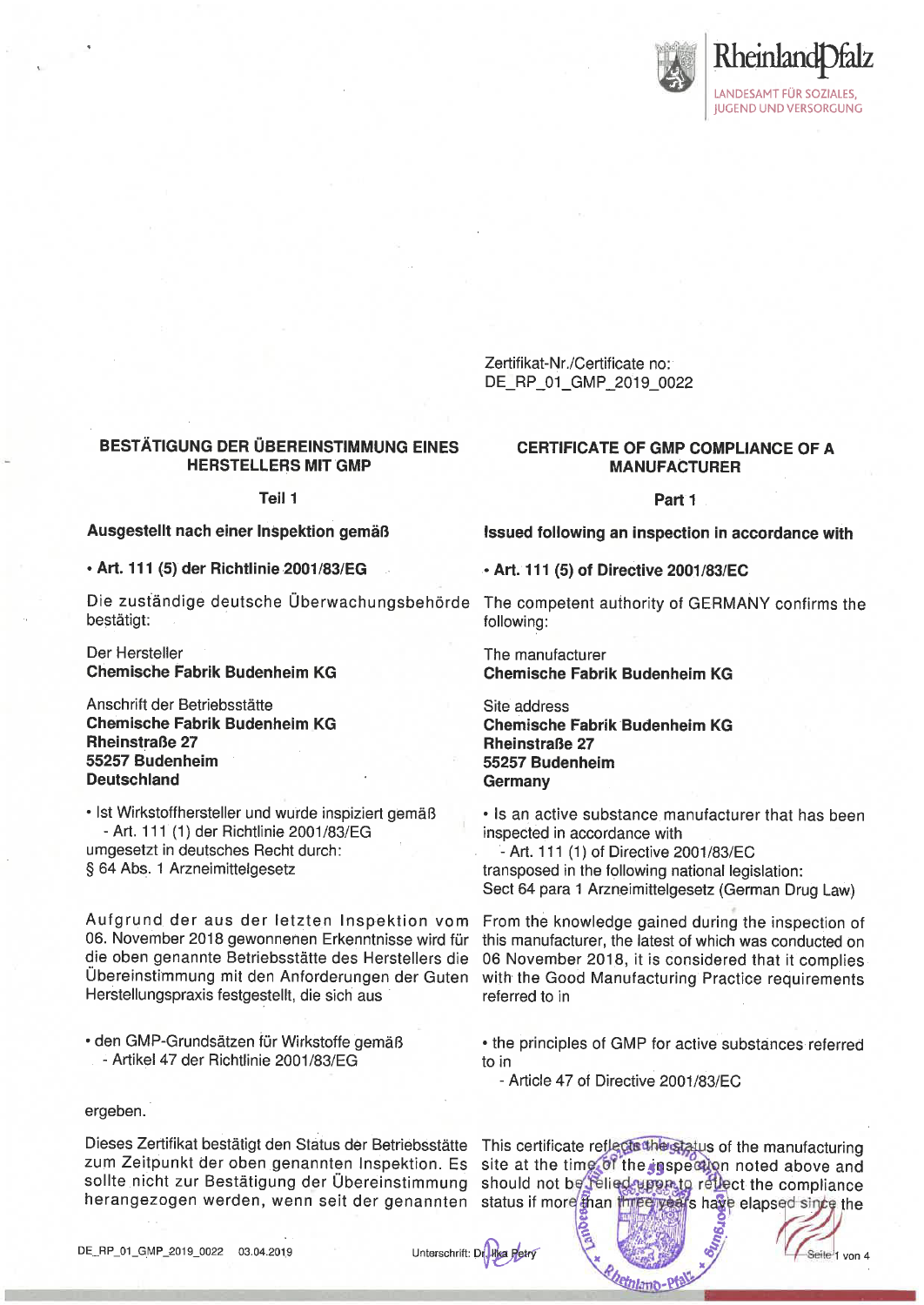



Inspektion mehr als drei Jahre vergangen sind. Nach date of that inspection, after which time the ISSUING Kontakt aufgenommen werden. Das Zertifikat ist nur only when presented with all pages and both parts 1 2 gültig. Die Echtheit dieses Zertifikates kann ggf. verified with the issuing authority. durch die ausstellende Behörde bestätigt werden.

Ablauf dieser Zeit sollte mit der zuständigen Behörde authority should be consulted. This certificate is valid bei Vorlage sämtlicher Seiten inklusive der Teile 1 und and 2. The authenticity of this certificate may be



Seite 2 von 4

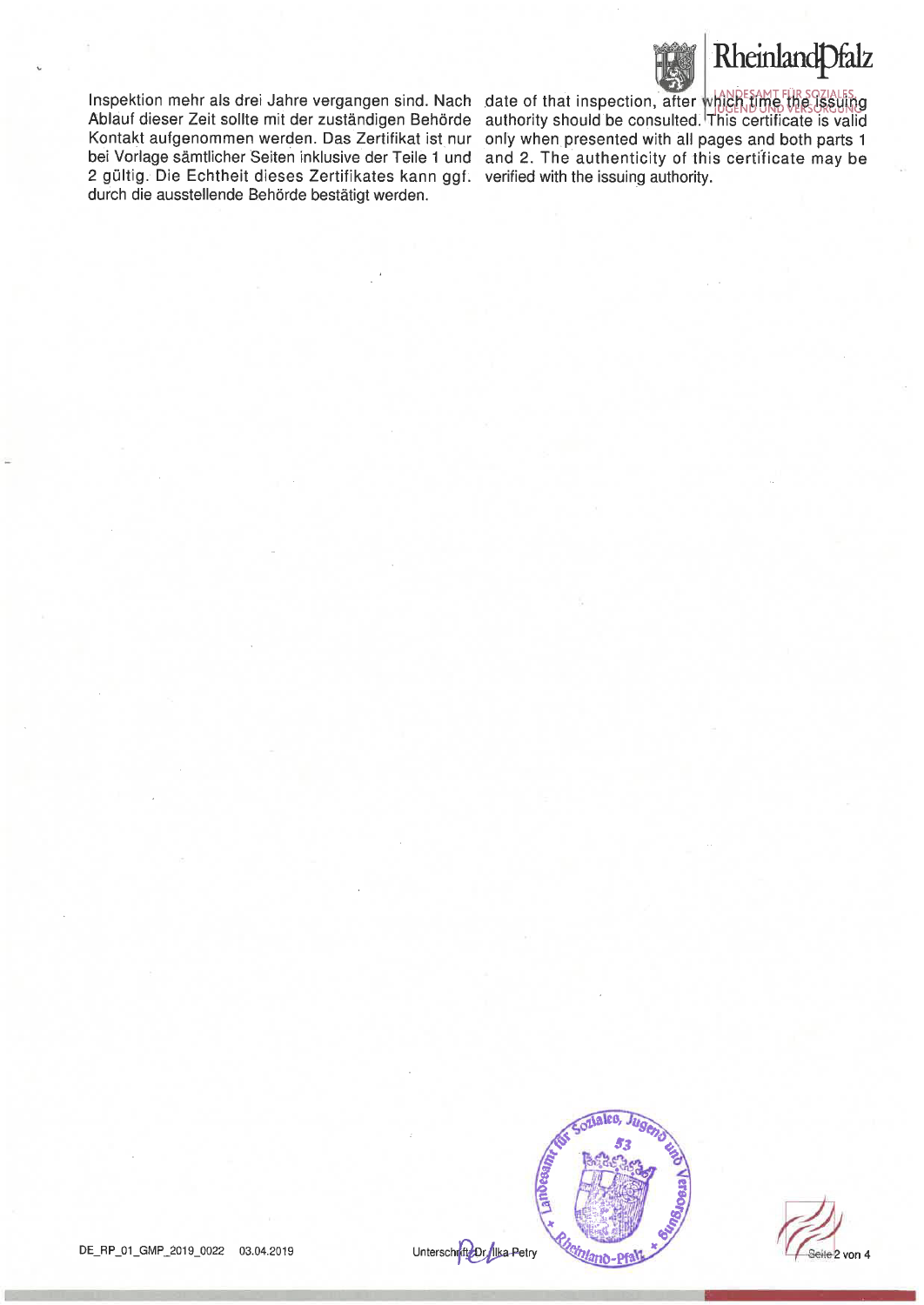Teil<sub>2</sub>

• Wirkstoffe

## **1 HERSTELLUNGSTÄTIGKEITEN**

#### 1.4 Andere Produktart oder Herstellungstätigkeit

1.4.3 Andere Wirkstoffe

Wirkstoffherstellung. Substanzen, die Gegenstand der Inspektion waren:

Dicalciumphosphat wasserfrei (PharSQ Active DCF)

## Ausgangsstoffe: Ca(OH)2 und H3PO4

- 3.1 Herstellung von chemisch synthetisierten Wirkstoffen
- 3.1.3 Salzbildung / Aufreinigungsschritte Kristallisation
- 3.6 Qualitätskontrolle
- 3.6.1 Physikalische / chemische Prüfung

## Dimagnesiumphosphat-3-hydrat (PharSQ Active DM)

#### Ausgangsstoffe: Mg(OH)2 und H3PO4

- 3.1 Herstellung von chemisch synthetisierten Wirkstoffen
- 3.1.3 Salzbildung / Aufreinigungsschritte Kristallisation
- 3.6 Qualitätskontrolle
- 3.6.1 Physikalische / chemische Prüfung



#### **1 MANUFACTURING OPERATIONS**

- Other products or manufacturing activity  $1.4$ 
	- 1.4.3 Other **Active Pharmaceutical Ingredients**

Rheinlanc

**LANDESAMT FÜR SOZIALES.** 

**JUGEND UND VERSORGUNG** 

Manufacture of active substance. Names of substances subject to inspection:

Dicalcium-phosphate anhydrous (PharSQ Active DCF)

#### API starting materials: Ca(OH)2 and H3PO4

- 3.1 Manufacture of Active Substance by Chemical Synthesis
- 3.1.3 Salt formation / Purification steps Crystallisation
- 3.6 Quality control testing
- 3.6.1 Physical / Chemical testing

Dimagnesium-phosphate-3-hydrate (PharSQ **Active DM)** 

## API starting materials: Mg(OH)2 und H3PO4

- 3.1 Manufacture of Active Substance by Chemical Synthesis
- 3.1.3 Salt formation / Purification steps Crystallisation
- 3.6 Quality control testing
- 3.6.1 Physical / Chemical testing

| 03. April 2019 | 03 April 2019 |  |
|----------------|---------------|--|
| Im Auftrag     | On behalf     |  |
|                |               |  |

Name und Unterschrift des Bearbeiters der zuständigen Behörde

Name and signature of the authorised person of the **Competent Authority** 

Dr. Ilka Petry